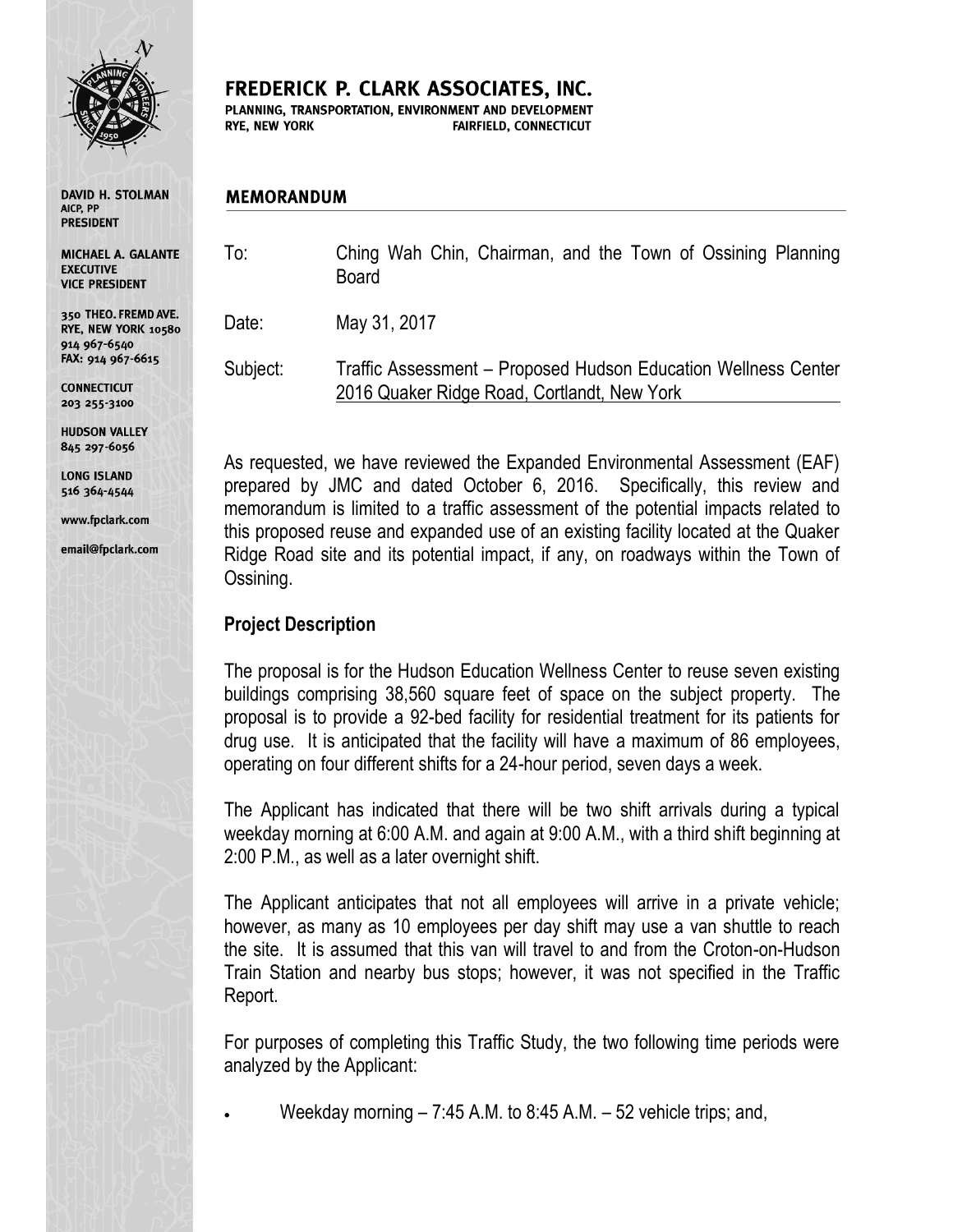Weekday afternoon – 4:30 P.M. to 5:30 P.M. – 75 vehicle trips.

The following site traffic is estimated to be added to Ossining roadways during the two peak hours:

- Weekday morning 17 vehicle trips; and,
- Weekday afternoon 26 vehicle trips.

### **Traffic Mitigation Summary**

The Applicant indicated that its clients will not be able to drive. A maximum of 20% of the facility's clients may receive visitors on weekends. Furthermore, when a client arrives for a stay at the facility, each client is picked up and dropped off at their home or at the nearby train station. The clients will not be permitted to drive to and from the facility. Furthermore, clients will remain at the facility for an extended period of time.

The majority of the traffic to be generated by the facility will be during four shifts. As noted, many of the employees may arrive to and from the facility via a shuttle van which we assume to be to and from the train station and/or nearby bus stops west of the facility.

#### **Traffic-Related Comments – Ossining Roadways**

The Applicant indicates that site-generated traffic will be added to Quaker Ridge Road, with approximately 17 trips and 26 trips added to Quaker Ridge Road during the weekday morning and weekday afternoon peak hours, respectively. This site-generated traffic on Quaker Ridge Road will continue south to access the NYS Route 9A northbound ramps or continue south to U.S. Route 9 south of the NYS Route 9A overpass.

The Town of New Castle (specifically Glendale Road between Quaker Ridge Road near the site to the Spring Valley Road intersection) will have more potential impact to its roadways.

The Applicant's findings (which we have confirmed) of the analyses of area roadways and intersections indicate that they will continue to operate at an overall Level of Service "A" (little or no delays) during both the weekday morning and weekday afternoon peak hours.

## **Findings**

It is our opinion that the proposed use of the site in Cortlandt will have an insignificant, if any, impact on the overall operation of roadways and intersection within the Town of Ossining. Results of the analyses indicate that the existing Level of Service would not change, which we agree with based on our review. However, it is important to note that the roads it will affect, regardless of